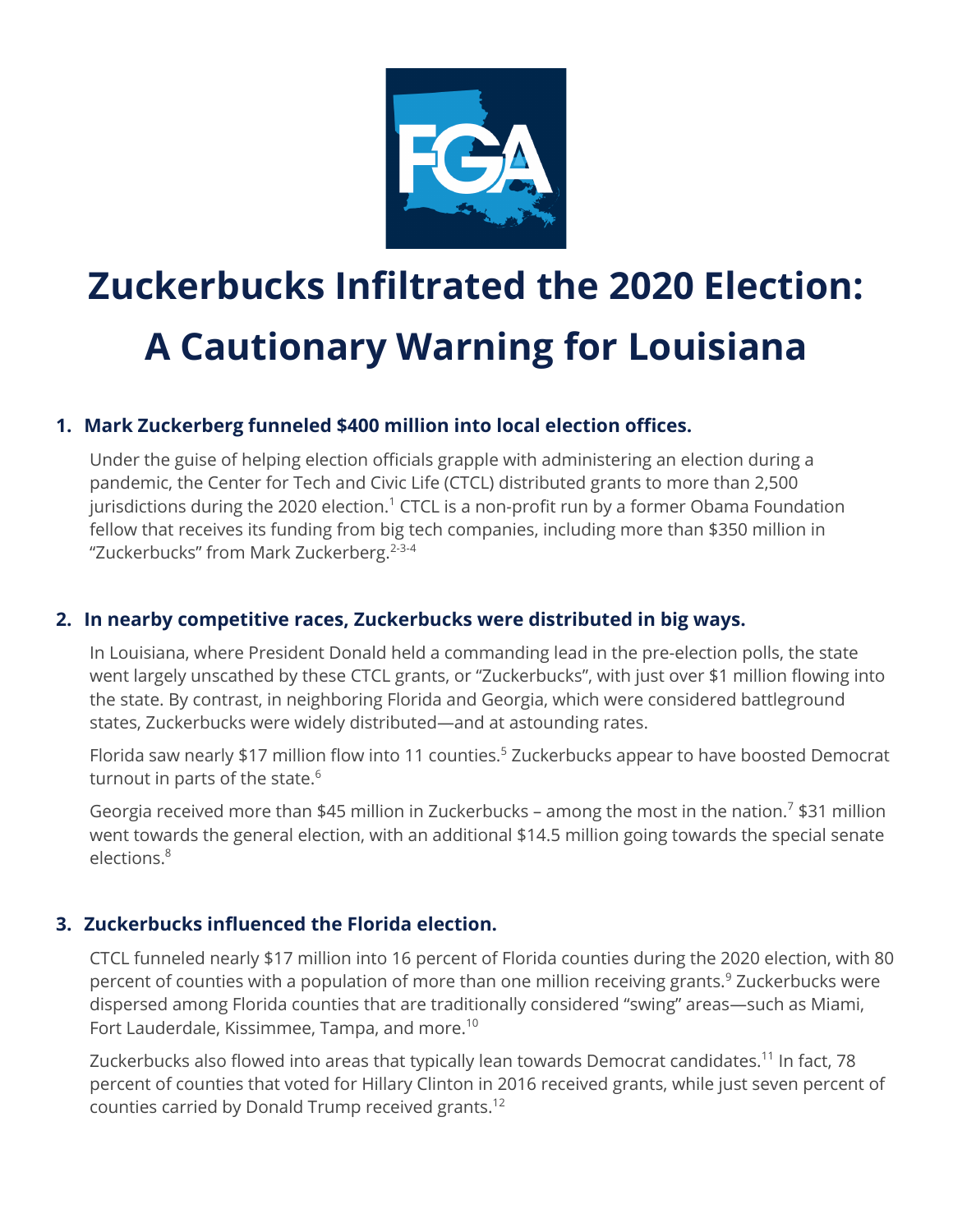These grants boosted Democrat turnout in several Florida counties, more than offsetting Republican turnout.<sup>13</sup> For example, Leon County, saw Democrat votes increase by more than 12 percent, while there was only a seven percent increase in Republican turnout.<sup>14</sup>

#### **4. Zuckerbucks influenced the Georgia election.**

Georgia received more than \$45 million Zuckerbucks during the 2020 elections, with \$31 million going towards the presidential election, and nearly \$15 million more going to finance the special Senate elections.<sup>15</sup> Georgia received some of the highest grant sums nationwide, accounting for nearly 10 percent of all Zuckerbucks.<sup>16</sup>

Zuckerbucks in Georgia were highly concentrated on areas that tend to vote Democrat. Counties won by Trump were granted nearly \$2.3 million—\$1.91 per registered voter—and counties won by Joe Biden were given nearly \$29 million, more than \$7 per registered voter.<sup>17</sup> Overall, there were nearly four times as many Zuckerbucks per registered voter in counties won by Biden. $^{\rm 18}$ 

The six counties receiving grants that totaled more than \$1 million were all won by Clinton in 2016, and later by Biden in 2020.<sup>19</sup> Additionally, nine out of the 10 counties that received the most money were won by both Clinton and Biden.<sup>20</sup>

Zuckerbucks influenced the Georgia elections. In 2020, jurisdictions that received Zuckerbucks saw a leftward shift at a rate more than double that of the previous election cycle.<sup>21</sup> But that is not all. A majority of these counties—75 percent—saw an increase in Democrat turnout that more than offset any uptick of Republican turnout. $^{22}$ 

### **5. Election officials spent money on efforts unrelated to COVID-19.**

CTCL grants were marketed as COVID-19 response grants, but several election jurisdictions nationwide spent resources on activities unrelated to COVID-19. Examples include voter advertising, promotional videos, and registering teenagers to vote.<sup>23</sup> In fact, many jurisdictions spent absolutely nothing on personal protective equipment (PPE) or allocated incredibly small portions of their grant dollars towards PPE.24

#### **6. Louisiana should ban outside money from financing elections.**

CTCL distributed \$400 million to at least 2,500 local election offices nationwide—with Mark Zuckerberg being the primary funding source. While Louisiana was largely able to avoid being targeted by CTCL, many neighboring states, unfortunately, were not. The stories of Georgia and Florida should be cause for concern.

To avoid these problems in the future, Louisiana policymakers should act now to prohibit private groups and other third parties from financing elections in local jurisdictions across the state. Zuckerbucks undermined the democratic process in many states nationwide during the 2020 election, but Louisiana does not have to be next.